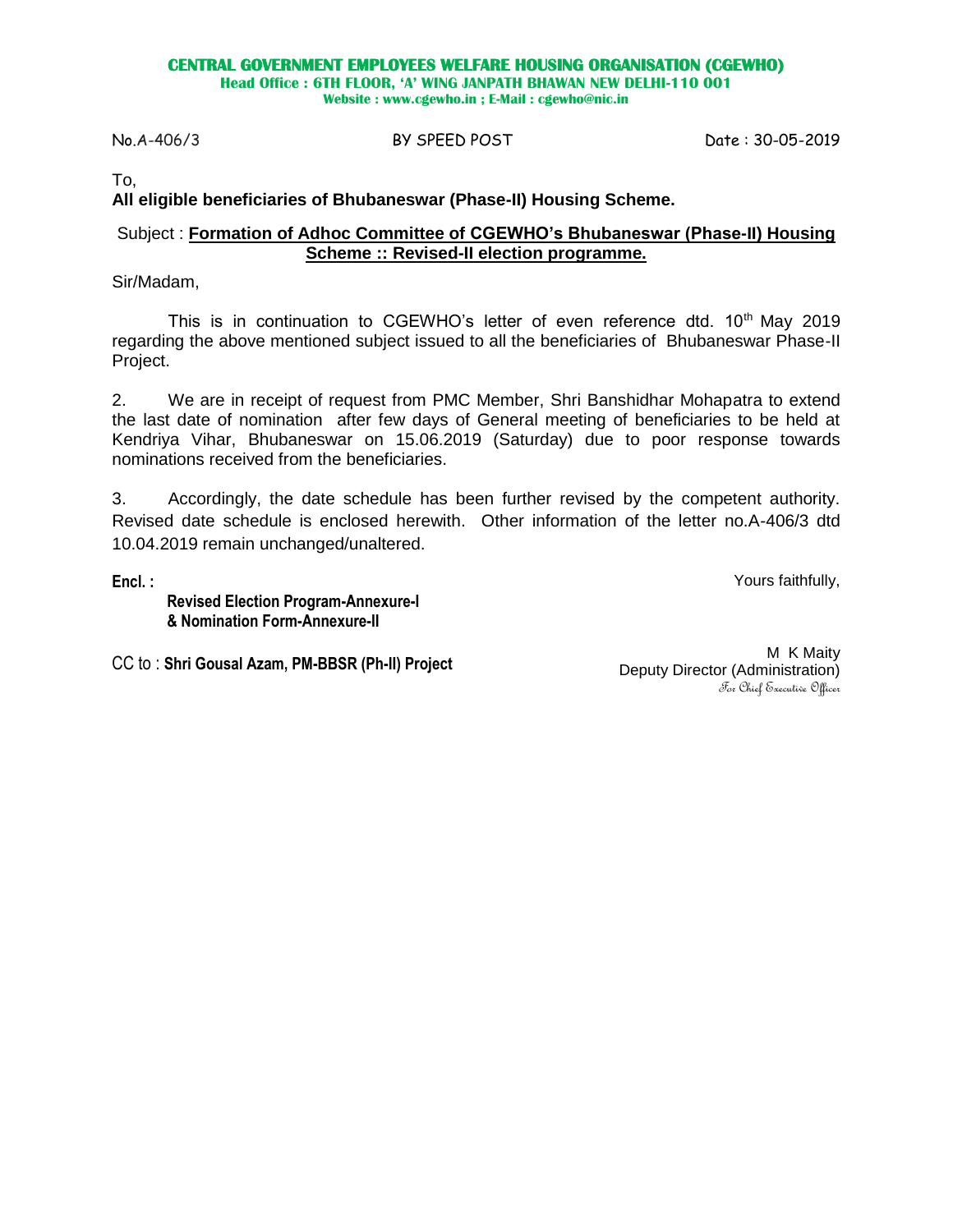# **Annexure - I**

# **REVISED-II ELECTION PROGRAMME**

| (i)    | Publication of voters list (for rectification of<br>errors, if any)                                                                                                                                                     | 10th May 2019 (Friday) at the Notice<br>Board of Kendriya Vihar-II Complex,<br>Bhubaneswar.                                                                                                                                                                                                                                                                                                                                                                                |  |
|--------|-------------------------------------------------------------------------------------------------------------------------------------------------------------------------------------------------------------------------|----------------------------------------------------------------------------------------------------------------------------------------------------------------------------------------------------------------------------------------------------------------------------------------------------------------------------------------------------------------------------------------------------------------------------------------------------------------------------|--|
| (ii)   | Publication of FINAL voters list in the Notice<br>Board or in the Website.                                                                                                                                              | After 10 days from publication of Voters<br>list. (Final voters list will be<br>displayed by 15th May 2019<br>(Wednesday).                                                                                                                                                                                                                                                                                                                                                 |  |
| (iii)  | Last Date of submission of nominations<br>for the Member-Representative of Adhoc<br>Committee At Project Office:<br>(Nomination form in the Annexure-II<br>enclosed)                                                    | 19/06/2019 (Friday)<br>Postal Address:<br>Md Gousal Azam,<br>Project Manager, CGEWHO, Kendriya<br>Vihar, Begunia Berehi,<br>Near C V Raman College, P.O.-Janla,<br>Distt: Khurdha<br>Bhubaneswar - 752054, Odisha<br>Phone No.(0) 79784 66567                                                                                                                                                                                                                              |  |
| (iv)   | Last date of withdrawal of Nomination                                                                                                                                                                                   | 22/06/2019 (Saturday) 15:00 Hours                                                                                                                                                                                                                                                                                                                                                                                                                                          |  |
| (v)    | Scrutinizing of Nominations to be completed<br>by                                                                                                                                                                       | 24/06/2019 (Monday) 16:00 Hours                                                                                                                                                                                                                                                                                                                                                                                                                                            |  |
| (vi)   | Displaying of the final list of the<br>contestants the Notice Board/Website of<br>CGEWHO.                                                                                                                               | 25/06/2019 (Tuesday) 17:00 Hours                                                                                                                                                                                                                                                                                                                                                                                                                                           |  |
| (vii)  | Non-transferable Ballot paper bearing Name<br>& Regn No. with official seal of CGEWHO<br>will be issued                                                                                                                 | 03/07/2019 (Wednesday)                                                                                                                                                                                                                                                                                                                                                                                                                                                     |  |
| (viii) | Last date for receipt of Postal Ballot at the<br>address at Para-(iii) of letter                                                                                                                                        | 02/08/2019 (Friday)                                                                                                                                                                                                                                                                                                                                                                                                                                                        |  |
| (ix)   | General<br>Body<br>meeting<br>Date<br>οf<br>0t<br>beneficiaries for<br>counting<br>votes,<br>member-Rep.<br>of<br>announcement<br>and<br>formation and 1st meeting Adhoc committee<br>of association, timings and venue | 03/08/2019 (Saturday) at Kendriya<br><b>Vihar-II Complex.</b><br>Starting time 10:00 Hours to be<br>continued with a Lunch break<br>at 13:00 Hrs to 14:00 Hrs;<br>Counting & announcement of Result of<br>Election will be announced around<br><b>15:00 Hours</b><br>1 <sup>st</sup> Adhoc Committee Meeting will be<br>convened along with Presiding Officer<br>and Project Manager on the same day<br>or on the next day as per convenience<br>of the elected member(s). |  |